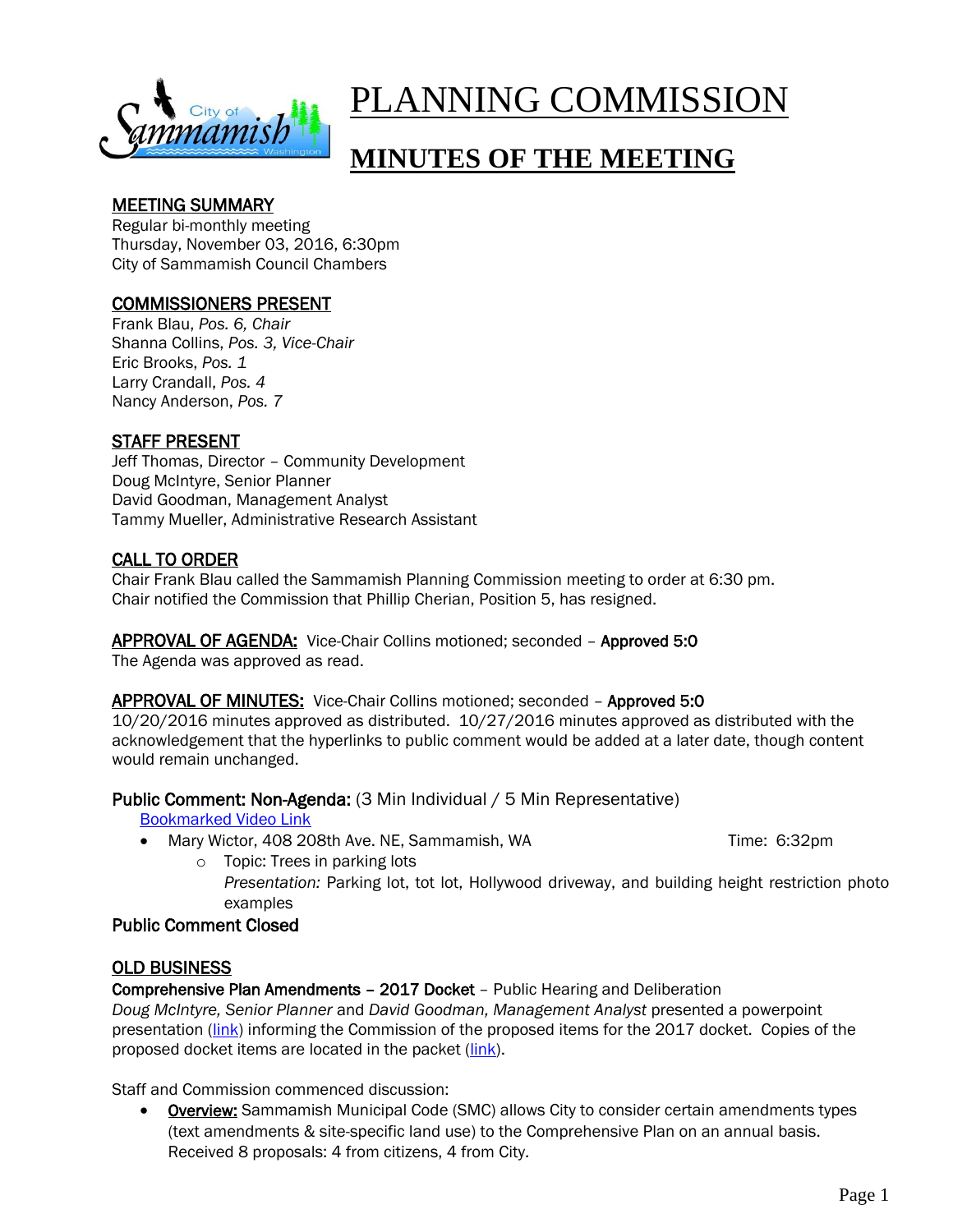#### Proposed Schedule:

- o November 3: Planning Commission Public Hearing
- o November 15: City Council Public Hearing
- $\circ$  January 15, 2017: Deadline for approved site-specific land use map amendment applicants to submit additional materials
- $\circ$  2017: Staff conduct full analysis on approved docket proposals, return to Planning Commission and City Council for deliberation
- Summary of Proposals: A summary of each proposal was provided:
	- o **Land Use:** 
		- Debbie Treen: Change future land use map designation of property from R-1 to R-4 at 1825 E Lake Sammamish Parkway SE/SE 16th Street
		- Maclean Family LLC: Change future land use map designation of property from R-6/R-12 to Neighborhood Business at 4929 Issaquah-Pine Lake Road SE/Issaquah-Fall City Road
		- Jolie Imperatori on behalf of five property owners: Change future land use map designation of property from R-1 to R-4 at 2824, 2856, 2880, 3108, and 3100 244th Avenue NE/NE 30th Place
		- City of Sammamish: Change future land use map designation of property from R-1 to Community Business at 120 228th Avenue/E Main Street
		- City of Sammamish: Change future land use map designation of property from R-12/R-18 to Community Business at 825 228<sup>th</sup> Avenue NE/NE Inglewood Hill Road
	- o Text Amendment:
		- City of Sammamish Department of Public Works: Amend the Capital Facilities Element: Amend Capital Facilities Background Information to be consistent with revised Storm and Surface Water Management Comprehensive Plan, Surface Water Design Manual, Public Works Standards, and Low-Impact Development Codes
		- City of Sammamish Department of Public Works: Amend the Transportation Element: Amend Transportation Element to update Traffic Impact fee and concurrency project list, incorporate results of a traffic model update, and include new development in the city from 2012-16, including the annexation of Klahanie.
		- Mary Wictor: Amend the Environment & Conservation Element: Include Landslide Hazard areas on Special Overlays and Districts map; Include the Zackuse and mid-Monohan sub-basins on the Drainage Sub-basin Delineation map; Add Zackuse Creek as a "stream of special significance"; Update text to reflect upcoming adoption of Storm and Surface Water Management Comprehensive Plan

*Jeff Thomas, Director of Community Development* provided information to the Commission:

- Clarified the difference between the 2017 Docket process and the normal legislative review: this process is more of a pre-legislative review. Requested that the Commission determine whether each proposal should be considered for the legislative review process next year. If deemed to meet the requirements, it should be recommended that the City Council add the proposal to the docket.
- Explained that the two core elements which Staff considered in determining whether the proposals would be sent for recommendation and addition to the docket were:
	- $\circ$  1) Whether the change proposed was legally possible. All proposals submitted were.
	- $\circ$  2) Whether the Staff has the ability to process the proposals in 2017. All proposals were deemed possible.
- Requested that the Commission consider competing priorities, such as managing of Staff time, Commission time/number of sessions in 2017, and the City Council's time/sessions. Also whether the section of the Comprehensive Plan which is proposed to be altered has recently been amended. If so, is the change truly necessary? He cited the example of the proposed amendment to the Transportation Element by the Sammamish Public Works Department and stated that they have adequately justified their reasoning for why the proposed amendment is worth considering.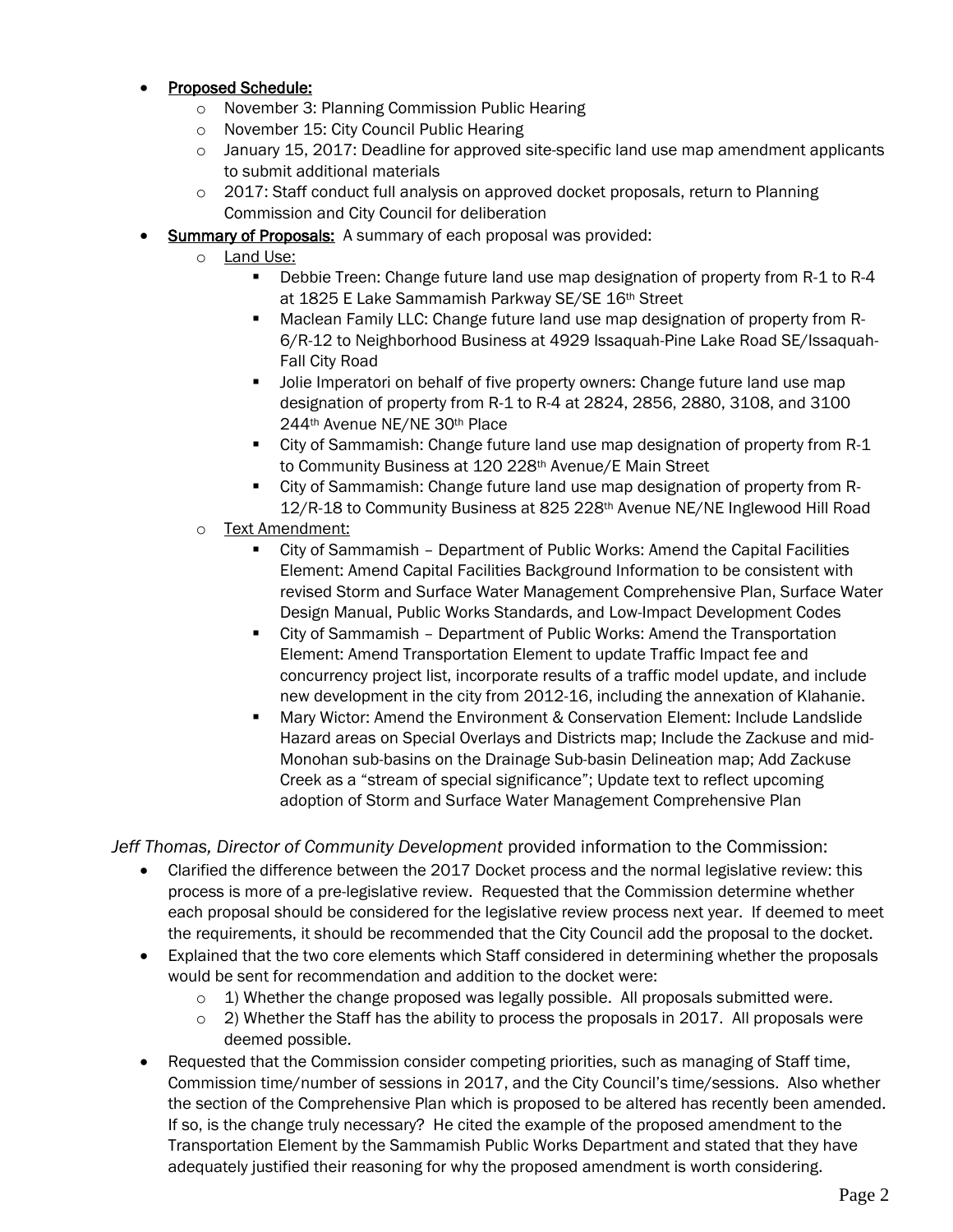Director and Commission commenced discussion:

- Commission requested whether the size of the proposed changes was taken into consideration when Staff calculated whether they had enough time for the proposals.
	- $\circ$  Director responded that project size was taken into account while determining time constraints.
- Commission requested clarification for whether the docket process was annual and whether a proposal not added to the docket in 2017 could be submitted for the 2018 docket.
	- $\circ$  Director responded that the docket process is annual, though it was not offered the previous few years due to undertaking major changes to the Comprehensive Plan. Moving forward, now that the major Comprehensive Plan update has been completed, the City will be offering an annual docket process over next several years.
- Commission questioned the process for if the work program schedule becomes too full to schedule all of the 2017 docket items.
	- $\circ$  Director stated that it is the City's goal to handle all 2017 docket items a timely fashion. However, occasionally emergency work does arise which takes precedence. The City is not bound to process all docket items by the end of 2017 but will make it a priority.

Chair opened the public hearing on the Comprehensive Plan Amendments – 2017 Docket.

# Public Hearing Comment – Comprehensive Plan Amendments – 2017 Docket (7 Minutes)

[Bookmarked Video Link](https://youtu.be/M8OIj1RRqf0?t=28m3s) 

- Starke Shelby, 2856 244th Ave. NE, Sammamish, WA Time: 7:00pm
	- o Topic: Zoning change history surrounding property, advocated for change to R-4 from R-1 zoning per Jolie Imperatori proposal
		- *Documents submitted:* Letter to the Commission

#### Michael Seals, 2880 244th Ave. NE. Sammamish, WA Time: 7:03pm

- o Topic: Advocated for change to R-4 from R-1 zoning per Jolie Imperatori proposal, opportunity for sewer installation from septic *Documents submitted:* Letter to the Commission
- Jagdish Puvvadi, 22323 SE 20th St., Sammamish, WA Time:7:06pm
	- o Topic: Advocated for change to R-4 from R-1 zoning per Jolie Imperatori proposal, traffic redirection along 244th benefit to City
- Kermit Rhinehart, 2824 244th Ave. NE, Sammamish, WA Time:7:09pm
	- $\circ$  Topic: Advocated for change to R-4 from R-1 zoning per Jolie Imperatori proposal, opportunity for sewer installation
- Jolie Imperatori, PO Box 2604, Issaquah, WA Time:7:12pm
	- $\circ$  Topic: Advocated for change to R-4 from R-1 zoning per Jolie Imperatori proposal, right of way, stormwater facility consolidation, opportunity for sewer installation from septic, traffic redirection along 244th
- Mary Wictor, 408 208th Ave. NE, Sammamish, WA Time: 7:17pm
	- $\circ$  Topic: Advocated for proposed text amendment to the Environment & Conservation Element

# Chair closed the public hearing on the Comprehensive Plan Amendments – 2017 Docket.

Deliberation of the Comprehensive Plan Amendments – 2017 Docket commenced:

- Commission stated appreciation for the public's input in the docket process, the Community Development Department's commitment to devoting the necessary time to property consider the docket items, and the docket process in general.
- Stated that there will be additional items on the 2017 work program for Comprehensive Plan elements in addition to the docket items.